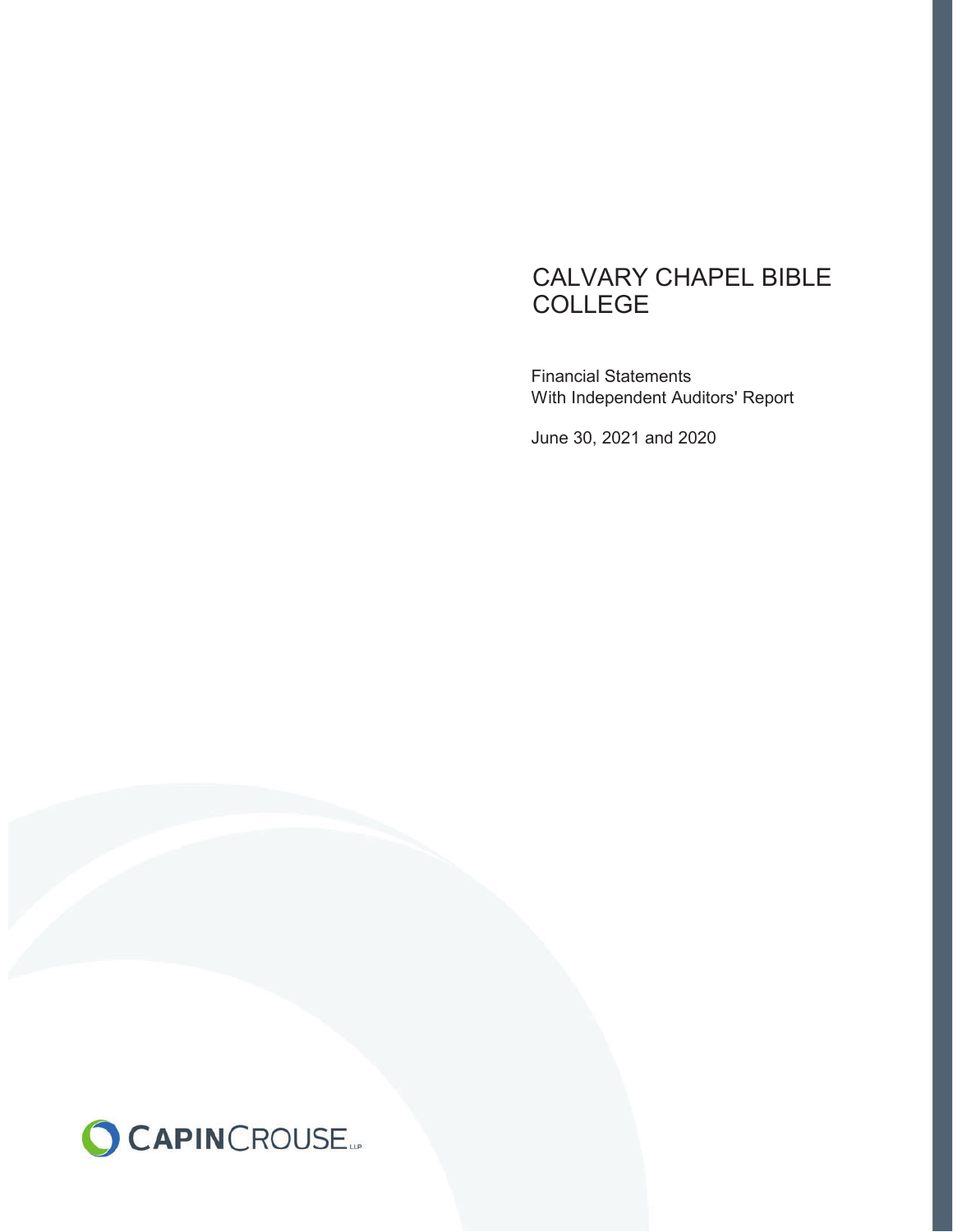### **Table of Contents**

|                                          | Page |
|------------------------------------------|------|
| Independent Auditors' Report             |      |
| <b>Financial Statements</b>              |      |
| <b>Statements of Financial Position</b>  |      |
| <b>Statements of Activities</b>          | 4    |
| <b>Statements of Functional Expenses</b> |      |
| <b>Statements of Cash Flows</b>          | ┑    |
| Notes to Financial Statements            | 8    |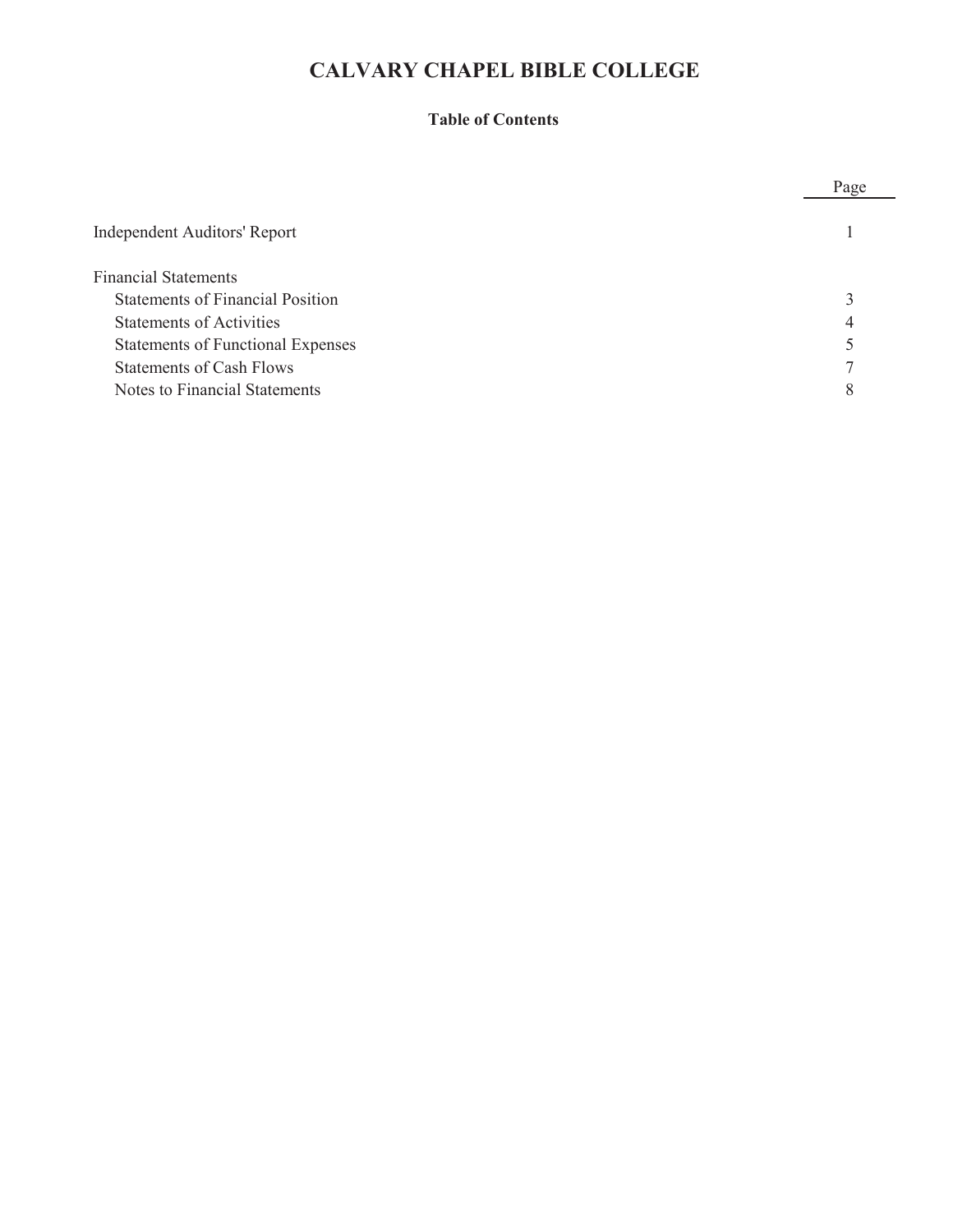

#### **INDEPENDENT AUDITORS' REPORT**

Calvary Chapel Costa Mesa Calvary Chapel Bible College Santa Ana, California

We have audited the accompanying financial statements of Calvary Chapel Bible College, a division of Calvary Chapel Costa Mesa, which comprise the statements of financial position as of June 30, 2021 and 2020, and the related statements of activities, functional expenses, and cash flows for the years then ended, and the related notes to the financial statements.

#### *Management's Responsibility for the Financial Statements*

Management is responsible for the preparation and fair presentation of these financial statements in accordance with accounting principles generally accepted in the United States of America; this includes the design, implementation, and maintenance of internal control relevant to the preparation and fair presentation of financial statements that are free from material misstatement, whether due to fraud or error.

#### *Auditors' Responsibility*

Our responsibility is to express an opinion on these financial statements based on our audits. We conducted our audits in accordance with auditing standards generally accepted in the United States of America. Those standards require that we plan and perform the audits to obtain reasonable assurance about whether the financial statements are free from material misstatement.

An audit involves performing procedures to obtain audit evidence about the amounts and disclosures in the financial statements. The procedures selected depend on the auditor's judgment, including the assessment of the risks of material misstatement of the financial statements, whether due to fraud or error. In making those risk assessments, the auditor considers internal control relevant to the entity's preparation and fair presentation of the financial statements in order to design audit procedures that are appropriate in the circumstances, but not for the purpose of expressing an opinion on the effectiveness of the entity's internal control. Accordingly, we express no such opinion. An audit also includes evaluating the appropriateness of accounting policies used and the reasonableness of significant accounting estimates made by management, as well as evaluating the overall presentation of the financial statements.

We believe that the audit evidence we have obtained is sufficient and appropriate to provide a basis for our audit opinion.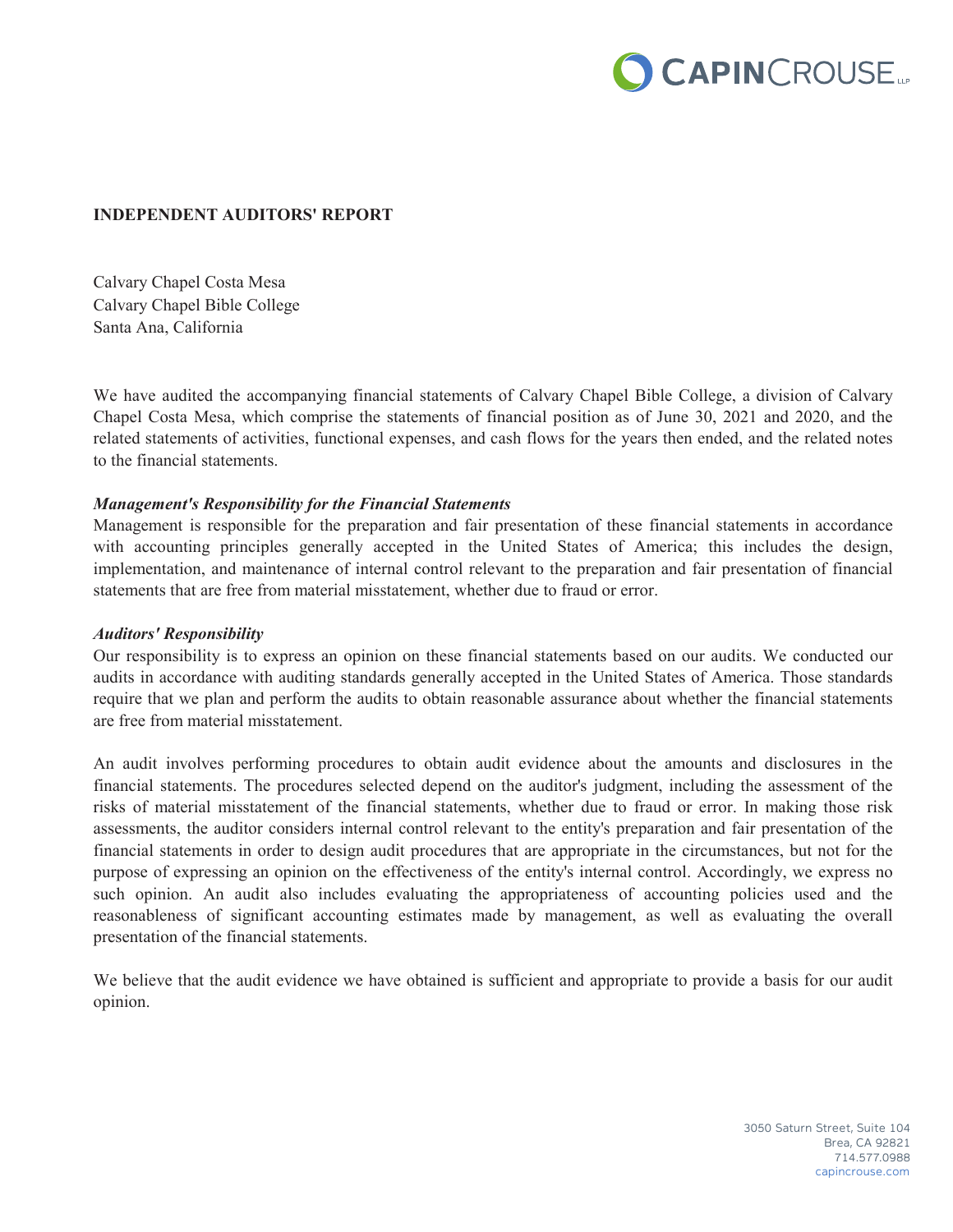Calvary Chapel Costa Mesa Calvary Chapel Bible College Santa Ana, California

#### *Opinion*

In our opinion, the financial statements referred to above present fairly, in all material respects, the financial position of Calvary Chapel Bible College as of June 30, 2021 and 2020, and the changes in its net assets and cash flows for the years then ended in accordance with accounting principles generally accepted in the United States of America.

Capin Crouse LLP

Brea, California November 10, 2021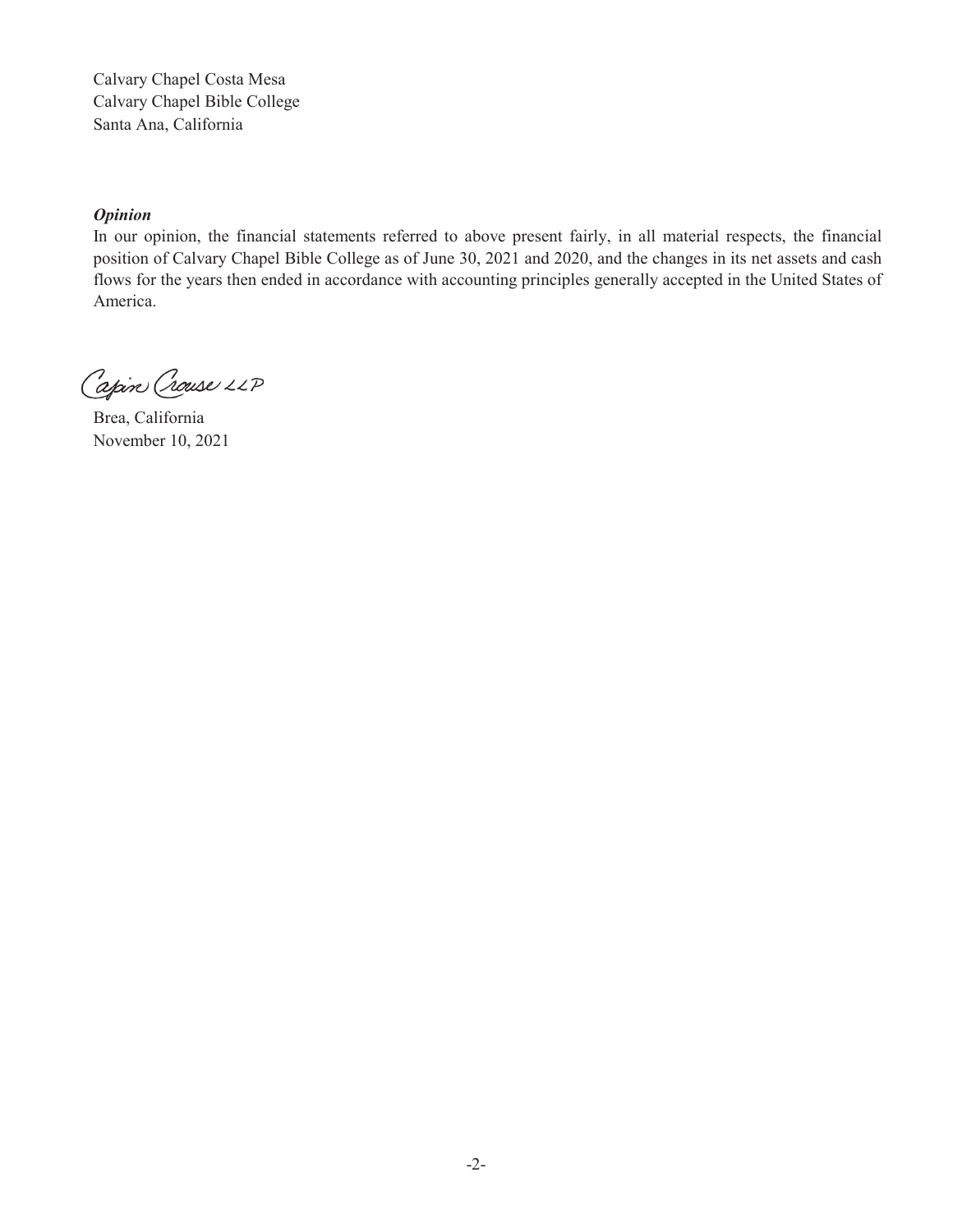#### **Statements of Financial Position**

|                                         | June 30, |           |                           |         |  |  |
|-----------------------------------------|----------|-----------|---------------------------|---------|--|--|
|                                         | 2021     |           |                           | 2020    |  |  |
| <b>ASSETS:</b>                          |          |           |                           |         |  |  |
| Cash and cash equivalents               | \$       | 746,327   | \$                        | 620,611 |  |  |
| Accounts receivable, net                |          | 113,551   |                           | 16,835  |  |  |
| Prepaid and other assets                |          | 9,340     |                           |         |  |  |
| Property and equipment - at cost, net   |          | 164,958   |                           | 220,123 |  |  |
| <b>Total Assets</b>                     |          | 1,034,176 | $\boldsymbol{\mathsf{S}}$ | 857,569 |  |  |
| <b>LIABILITIES AND NET ASSETS:</b>      |          |           |                           |         |  |  |
| Liabilities:                            |          |           |                           |         |  |  |
| Accounts payable                        | \$       | 5,740     | \$                        | 6,057   |  |  |
| Accrued expenses                        |          | 41,864    |                           | 24,363  |  |  |
| Deferred revenue                        |          | 81,231    |                           | 103,383 |  |  |
| <b>Total liabilities</b>                |          | 128,835   |                           | 133,803 |  |  |
| Net assets:                             |          |           |                           |         |  |  |
| Without donor restrictions              |          | 889,157   |                           | 618,458 |  |  |
| With donor restrictions                 |          | 16,184    |                           | 105,308 |  |  |
| Total net assets                        |          | 905,341   |                           | 723,766 |  |  |
| <b>Total Liabilities and Net Assets</b> |          | 1,034,176 | S                         | 857,569 |  |  |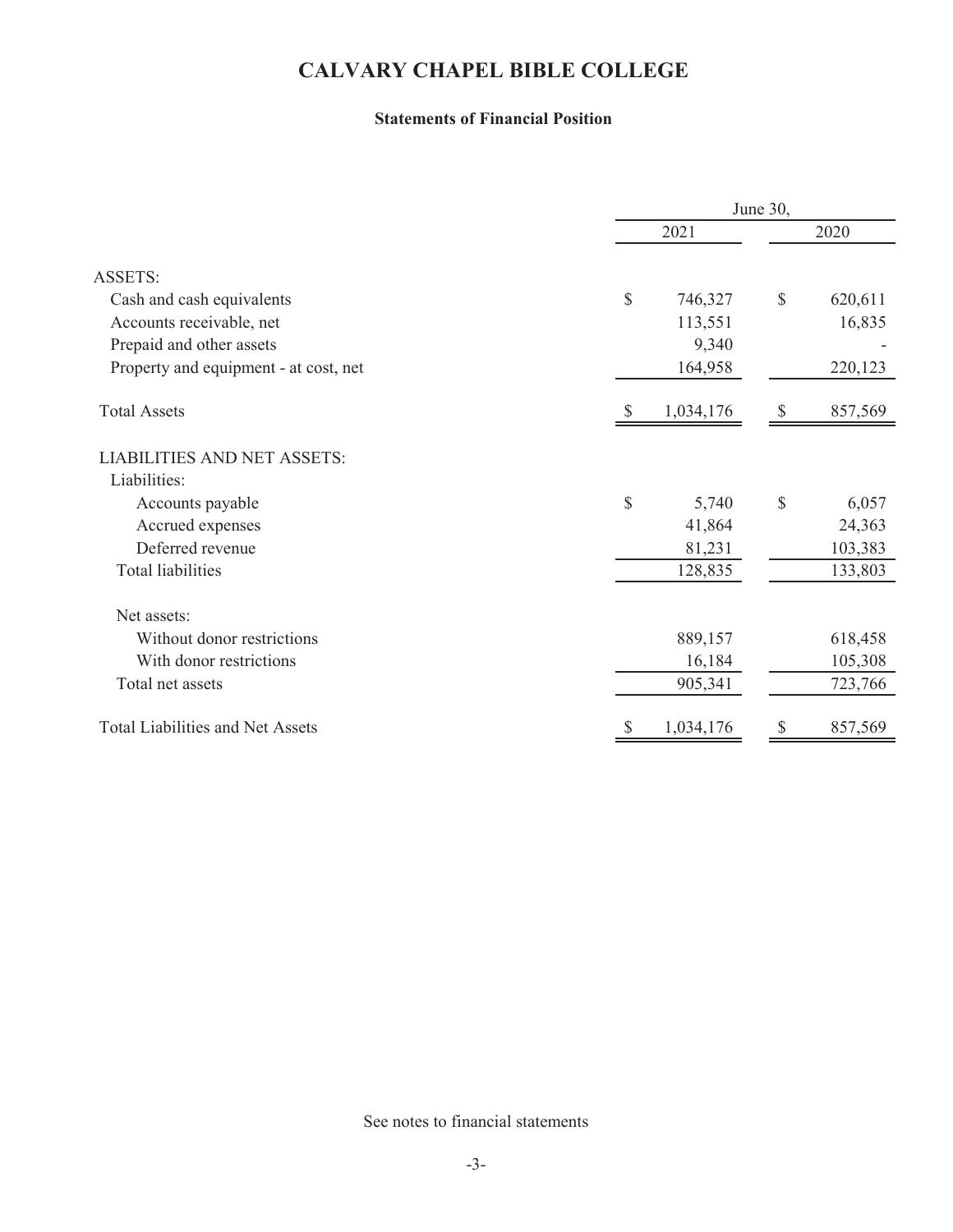#### **Statements of Activities**

|                                                                                                                                                                             | Year Ended June 30,                  |                                    |                                                |                                               |                                |                                                |  |  |
|-----------------------------------------------------------------------------------------------------------------------------------------------------------------------------|--------------------------------------|------------------------------------|------------------------------------------------|-----------------------------------------------|--------------------------------|------------------------------------------------|--|--|
|                                                                                                                                                                             |                                      | 2021                               |                                                | 2020                                          |                                |                                                |  |  |
|                                                                                                                                                                             | <b>Without Donor</b><br>Restrictions | With Donor<br>Restrictions         | Total                                          | <b>Without Donor</b><br>Restrictions          | With Donor<br>Restrictions     | Total                                          |  |  |
| SUPPORT, REVENUE, AND<br><b>RECLASSIFICATIONS:</b><br>Tuition and fees<br>- net of scholarships of<br>\$102,624 and \$53,235, respectively<br>Contributions<br>Other income | 1,883,507<br>\$<br>58,741<br>84,997  | $\mathbb{S}$<br>13,500             | 1,883,507<br><sup>\$</sup><br>72,241<br>84,997 | $\mathcal{S}$<br>2,160,349<br>2,030<br>50,633 | $\mathbb{S}$<br>66,568         | $\mathcal{S}$<br>2,160,349<br>68,598<br>50,633 |  |  |
| Net assets released from:<br>Purpose restrictions                                                                                                                           | 2,027,245<br>102,624<br>102,624      | 13,500<br>(102, 624)<br>(102, 624) | 2,040,745                                      | $\overline{2,213,012}$<br>55,016<br>55,016    | 66,568<br>(55,016)<br>(55,016) | 2,279,580                                      |  |  |
| Total Support, and Revenue                                                                                                                                                  | 2,129,869                            | (89, 124)                          | 2,040,745                                      | 2,268,028                                     | 11,552                         | 2,279,580                                      |  |  |
| <b>EXPENSES:</b><br>Program activities<br>Supporting activities:                                                                                                            | 1,595,275                            |                                    | 1,595,275                                      | 1,843,316                                     |                                | 1,843,316                                      |  |  |
| General and administrative<br>Fundraising                                                                                                                                   | 248,317<br>15,578                    |                                    | 248,317<br>15,578                              | 325,920<br>57,688                             |                                | 325,920<br>57,688                              |  |  |
| <b>Total Expenses</b>                                                                                                                                                       | 1,859,170                            |                                    | 1,859,170                                      | 2,226,924                                     |                                | 2,226,924                                      |  |  |
| Change in Net Assets                                                                                                                                                        | 270,699                              | (89, 124)                          | 181,575                                        | 41,104                                        | 11,552                         | 52,656                                         |  |  |
| Net Assets, Beginning of Year                                                                                                                                               | 618,458                              | 105,308                            | 723,766                                        | 577,354                                       | 93,756                         | 671,110                                        |  |  |
| Net Assets, End of Year                                                                                                                                                     | 889,157                              | 16,184                             | 905,341                                        | 618,458                                       | 105,308                        | 723,766                                        |  |  |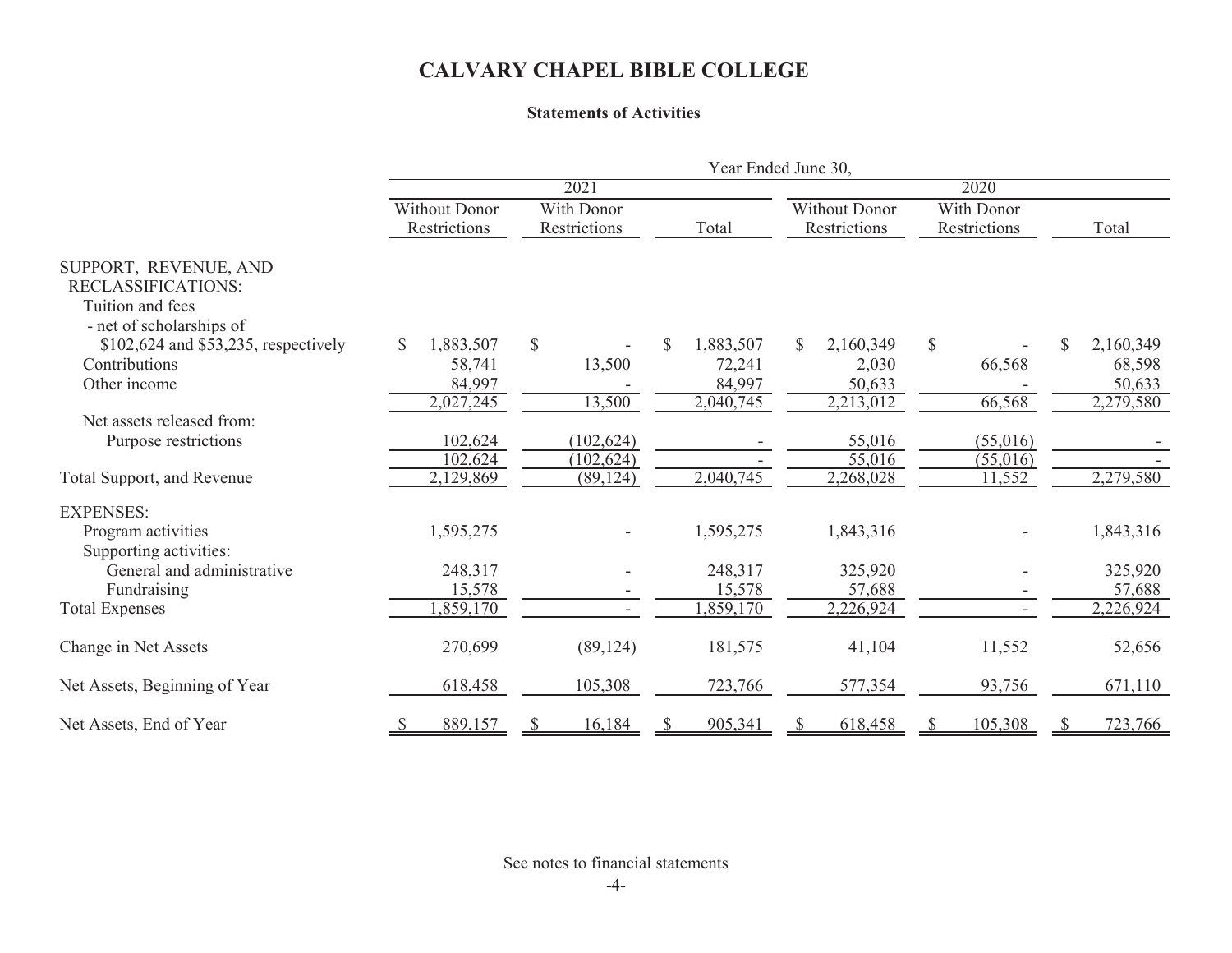### **Statement of Functional Expenses**

### Year Ended June 30, 2021

|                                       | Program<br>Activities |    | Management and<br>Administrative | Fundraising |              | Total     |
|---------------------------------------|-----------------------|----|----------------------------------|-------------|--------------|-----------|
| Salaries and wages                    | \$<br>686,221         | \$ | 34,035                           | \$<br>8,744 | $\mathbb{S}$ | 729,000   |
| Student room & board                  | 327,780               |    |                                  |             |              | 327,780   |
| Administrative, office, and other     | 68,539                |    | 169,683                          | 254         |              | 238,476   |
| Student meals                         | 236,159               |    |                                  |             |              | 236,159   |
| Employee benefits                     | 133,158               |    | 7,008                            |             |              | 140,166   |
| Supplies                              | 60,765                |    | 31,597                           | 6,580       |              | 98,942    |
| Occupancy, utilities, and maintenance | 28,118                |    | 3,124                            |             |              | 31,242    |
| Depreciation                          | 54,535                |    | 2,870                            |             |              | 57,405    |
| <b>Total Expenses</b>                 | 1,595,275             | S  | 248,317                          | 15,578      |              | 1,859,170 |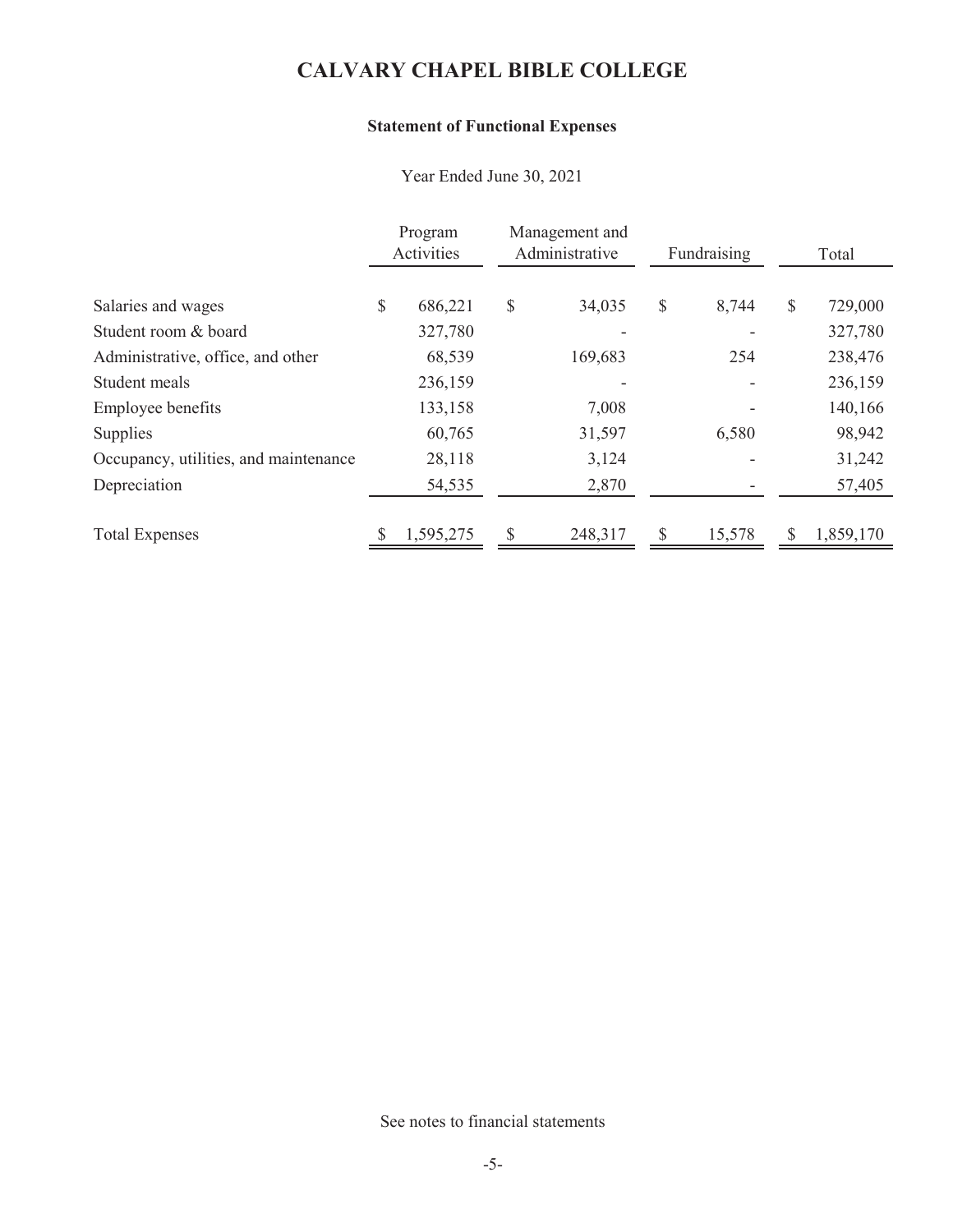### **Statement of Functional Expenses**

Year Ended June 30, 2020

|                                       |   | Program<br>Activities | Management and<br>Administrative | Fundraising  |              | Total     |
|---------------------------------------|---|-----------------------|----------------------------------|--------------|--------------|-----------|
| Salaries and wages                    | S | 710,483               | \$<br>22,919                     | \$<br>30,558 | $\mathbb{S}$ | 763,960   |
| Student room & board                  |   | 188,152               |                                  |              |              | 188,152   |
| Administrative, office, and other     |   | 96,668                | 216,984                          | 17,973       |              | 331,625   |
| Student meals                         |   | 441,544               |                                  |              |              | 441,544   |
| Employee benefits                     |   | 171,026               | 6,481                            | 6,392        |              | 183,899   |
| Supplies                              |   | 138,144               | 38,380                           | 2,765        |              | 179,289   |
| Occupancy, utilities, and maintenance |   | 89,496                | 9,944                            |              |              | 99,440    |
| Depreciation                          |   | 7,803                 | 31,212                           |              |              | 39,015    |
| <b>Total Expenses</b>                 |   | 1,843,316             | 325,920                          | 57,688       |              | 2,226,924 |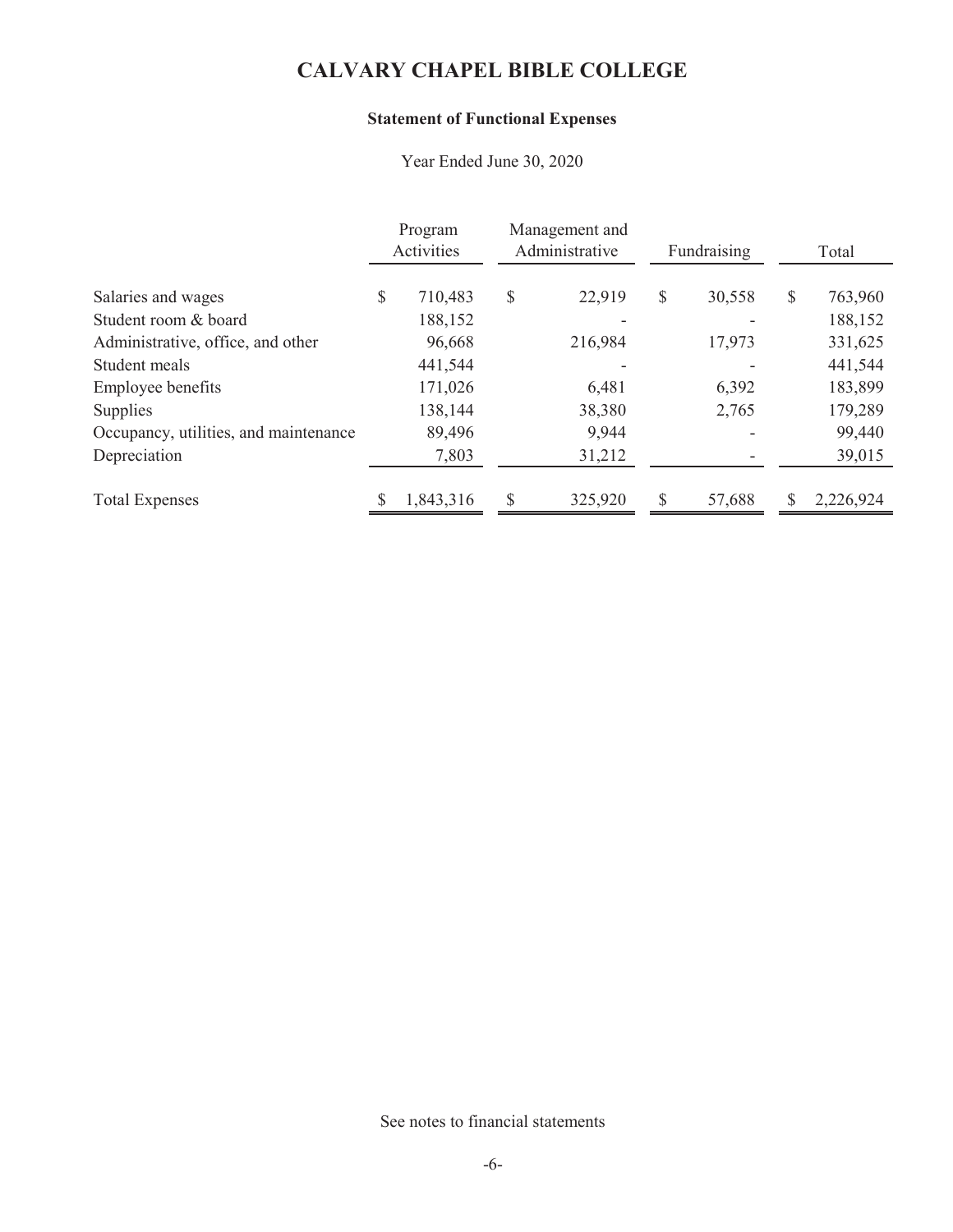#### **Statements of Cash Flows**

|                                                           | Year Ended June 30, |           |                            |           |
|-----------------------------------------------------------|---------------------|-----------|----------------------------|-----------|
|                                                           |                     | 2021      |                            | 2020      |
| CASH FLOWS FROM OPERATING ACTIVITIES:                     |                     |           |                            |           |
| Change in net assets                                      | $\mathbb{S}$        | 181,575   | \$                         | 52,656    |
| Adjustments to reconcile change in net assets to net cash |                     |           |                            |           |
| provided (used) by operating activities:                  |                     |           |                            |           |
| Depreciation                                              |                     | 57,405    |                            | 39,015    |
| Loss on disposal of equipment                             |                     | 3,355     |                            |           |
| Proceeds on sale of equipment                             |                     | 2,500     |                            |           |
| Net change in:                                            |                     |           |                            |           |
| Accounts receivable                                       |                     | (96, 716) |                            | (16, 835) |
| Prepaid and other assets                                  |                     | (9,340)   |                            |           |
| Accounts payable                                          |                     | (317)     |                            | (7, 430)  |
| Accrued expenses                                          |                     | 17,501    |                            | (16,749)  |
| Deferred revenue                                          |                     | (22, 152) |                            | (88, 179) |
| Net Cash Provided (Used) by Operating Activities          |                     | 133,811   |                            | (37, 522) |
| CASH FLOWS FROM INVESTING ACTIVITIES:                     |                     |           |                            |           |
| Equipment purchases                                       |                     | (8,095)   |                            | (60, 915) |
| Net Cash Used in Investing Activities                     |                     | (8,095)   |                            | (60, 915) |
| Change in Cash and Cash Equivalents                       |                     | 125,716   |                            | (98, 437) |
| Cash and Cash Equivalents, Beginning of Year              |                     | 620,611   |                            | 719,048   |
| Cash and Cash Equivalents, End of Year                    |                     | 746,327   | $\boldsymbol{\mathcal{S}}$ | 620,611   |
| SUPPLEMENTAL INFORMATION:                                 |                     |           |                            |           |
| Write off of fully depreciated fixed assets               | \$                  | 97,572    | \$                         |           |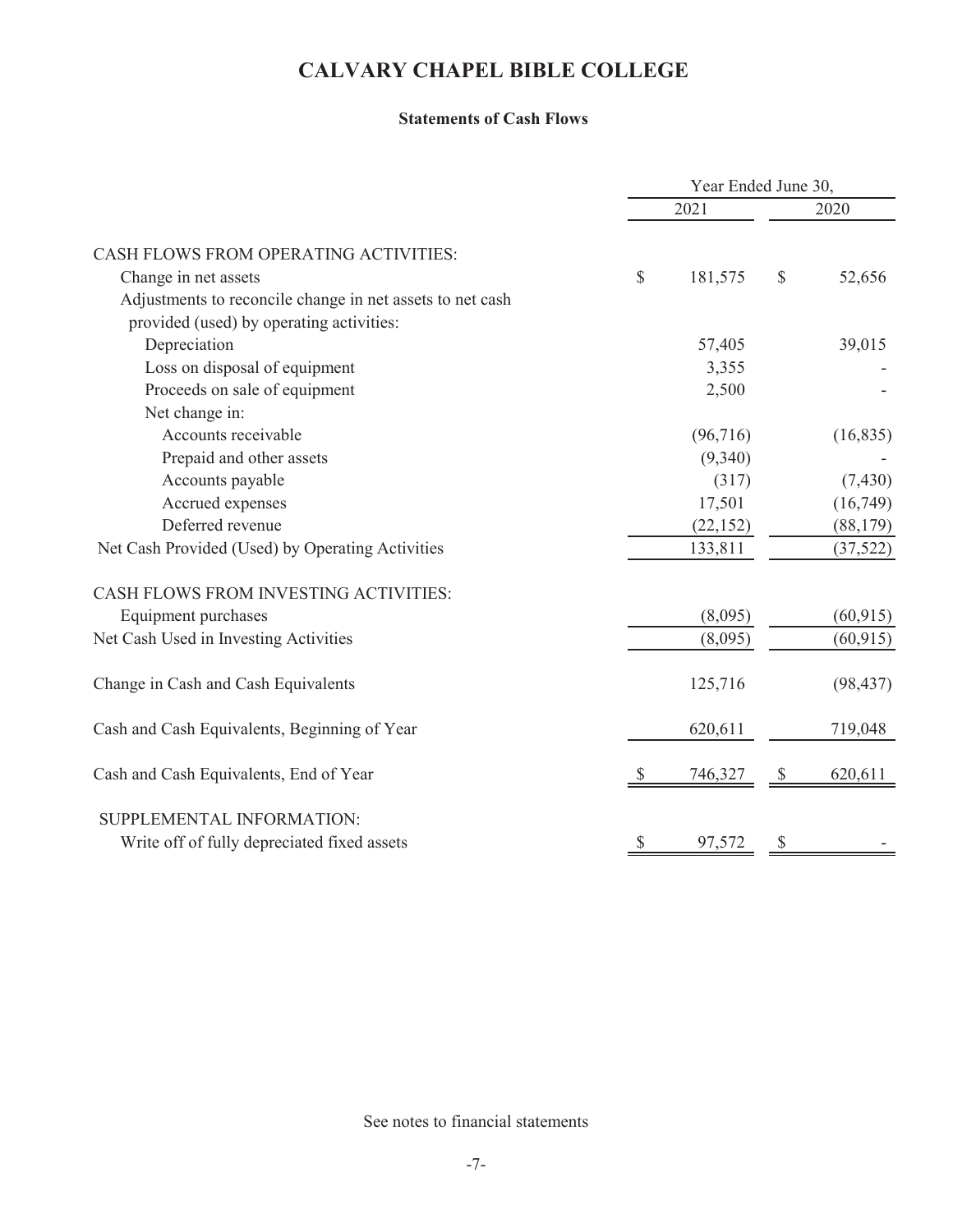#### **Notes to Financial Statements**

June 30, 2021 and 2020

#### 1. NATURE OF ORGANIZATION:

Calvary Chapel Bible College (the College), is an auxiliary of Calvary Chapel of Costa Mesa (the Church) founded in 1975 by Chuck Smith. All members of the College staff are employees of the Church. The College was started with the vision of equipping the Saints to do the work of the Kingdom. The College offers undergraduate degrees in biblical studies and related topics.

The College is a dba of the Church which is a nonprofit organization that is exempt from income taxes under Section 501(c)(3) of the Internal Revenue Code (IRC) and comparable state law. However, the Church, and therefore the College, are subject to federal income tax on any unrelated business taxable income. In addition, the Church is not classified as a private foundation within the meaning of Section 509(a) of the IRC. Contributions by the public are deductible for income tax purposes. Primary sources of income for the College include tuition and contributions.

The Church is the primary reporting entity for the College.

#### ACCREDITATION

Calvary Chapel Bible College holds applicant status with the Association for Biblical Higher Education Commission on Accreditation (ABHE) as of June 2018. Applicant status is a pre-membership status granted to those institutions that meet the ABHE Conditions of Eligibility and that possess such qualities as may provide a basis for achieving candidate status within five years. As part of the pursuit for accreditation with ABHE, the College is working to establish themselves as an integrated auxiliary of the Church which included filing articles of incorporation with the secretary of state of California on October 27, 2021.

#### 2. SUMMARY OF SIGNIFICANT ACCOUNTING POLICIES:

The financial statements of the College have been prepared on the accrual basis in accordance with the accounting principles generally accepted in the United States of America. A summary of significant accounting policies followed are described below to enhance the usefulness of the financial statements to the reader.

#### CASH AND CASH EQUIVALENTS

For statement of financial position and cash flow purposes, cash and cash equivalents consist primarily of checking, savings, and money market accounts, certificates of deposit, and cash on hand. The College's cash is held in accounts controlled by the Church. These accounts may, at times, exceed federally insured limits. As of June 30, 2021 and 2020, the Church's cash balances exceeded federally insured limits by approximately \$587,000 and \$380,000, respectively. The Church has not experienced any losses on these accounts.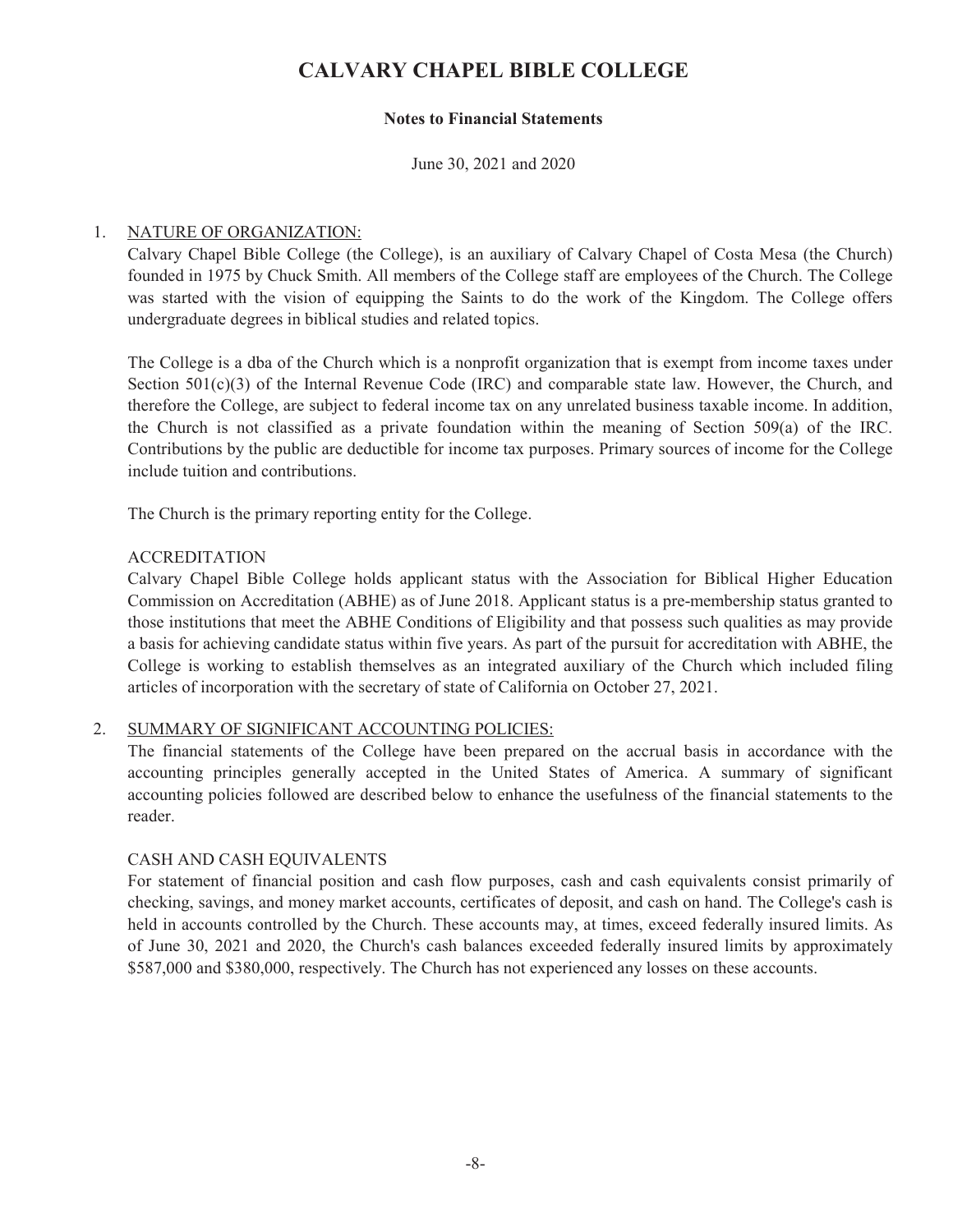#### **Notes to Financial Statements**

June 30, 2021 and 2020

#### 2. SUMMARY OF SIGNIFICANT ACCOUNTING POLICIES, continued:

#### PROPERTY AND EQUIPMENT

Expenditures over \$5,000 for property and equipment are capitalized at cost. Donated items are recorded at fair value on the date of the gift. Depreciation is computed on the straight-line method over the estimated useful lives of the assets, ranging from 3 to 10 years. Gifts of land, buildings, and equipment are reported as unrestricted support unless explicit donor stipulations specify how the donated assets must be used. Gifts of long-lived assets with explicit restrictions must specify how the assets are to be used; gifts of cash or other assets that must be used to acquire long-lived assets are reported as restricted support. Absent explicit donor stipulations about how long those long-lived assets must be maintained, the College reports expirations of donor restrictions when the donated or acquired long-lived assets are placed in service.

#### NET ASSETS

The financial statements report amounts by classification of net assets as follows:

*Net assets without donor restrictions* are those currently available at the discretion of the board for use in the College's operations, resources designated for student scholarships, and those resources invested in property and equipment.

*Net assets with donor restrictions* are those which are stipulated by donors for specific operating purposes or for specific projects.

All contributions are considered available for without donor restriction use unless specifically restricted by the donor.

#### PUBLIC SUPPORT, REVENUE, AND EXPENSES

Contributions are recorded when cash or unconditional promises-to-give have been received or when ownership of donated assets are transferred to the College. The College records contributions as net assets with donor restrictions if they are received with donor stipulations that limit their use either through purpose or time restrictions, or both. When donor restrictions expire, that is, when the purpose restriction is fulfilled or the time restriction expires, net assets with donor restrictions are reclassified to net assets without donor restrictions and reported in the statement of activities as a release of donor restrictions.

The College records tuition and other fees as they are earned.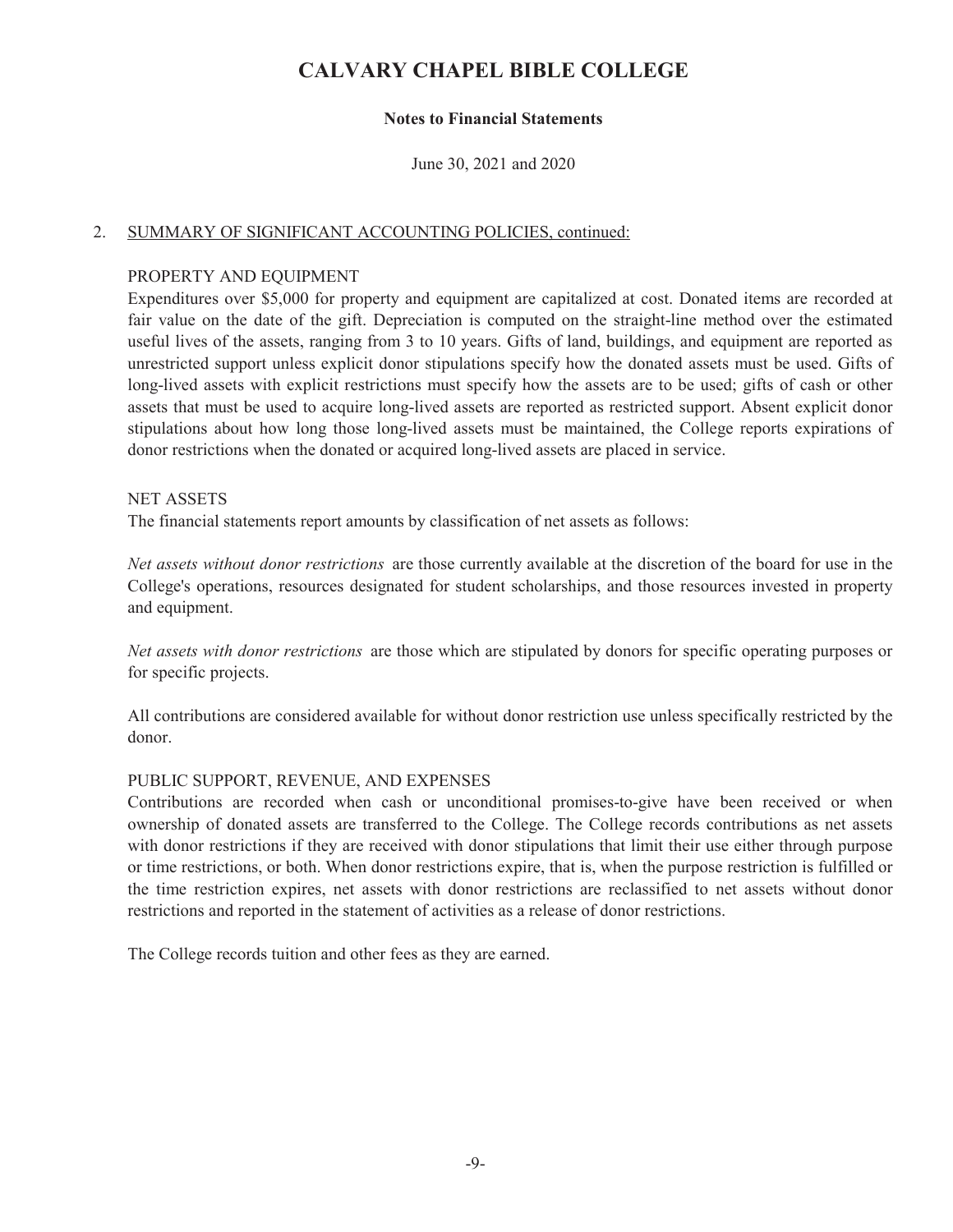#### **Notes to Financial Statements**

June 30, 2021 and 2020

#### 2. SUMMARY OF SIGNIFICANT ACCOUNTING POLICIES, continued:

#### FUNCTIONAL ALLOCATION OF EXPENSES

The costs of providing the various program services and supporting activities have been summarized on a functional basis in the statements of activities. Accordingly, certain costs, such as depreciation and payroll, have been allocated among the program services and supporting activities. Depreciation is allocated based on estimated use of square footage. Other expenses are allocated based on estimates of time and effort.

#### ADVERTISING

Advertising is used to promote the College. Advertising expense was approximately \$8,600 and \$19,000, for the years ended June 30, 2021 and 2020, respectively. Advertising costs are expensed as incurred and included in administrative, office, and other expenses on the statements of functional expenses.

#### USE OF ESTIMATES

The preparation of financial statements in conformity with accounting principles generally accepted in the United States of America requires that management make estimates and assumptions that affect certain reported amounts and disclosures. Accordingly, actual results could differ from those estimates.

#### RECENTLY ADOPTED ACCOUNTING STANDARDS

In 2014, the Financial Accounting Standards Board (FASB) issued Accounting Standards Update (ASU) 2014- 09, *Revenue from Contracts with Customers.* The College adopted the provisions of this new standard during the year ended June 30, 2021. The new standard applies to exchange transactions with customers that are bound by contracts or similar arrangements and establishes a performance obligation approach to revenue recognition. Following the adoption of ASU 2014-09, the College continues to recognize revenue from students as services are provided, which corresponds to the year in which the related academic services are rendered. There was no material impact to the financial statements as a result of adoption. The ASU has been applied retrospectively to all periods presented, with no effect on net assets or previously issued financial statements.

#### 3. LIQUIDITY AND FUNDS AVAILABLE:

The College had approximately \$860,000 and \$637,000, of financial assets, consisting of cash and cash equivalents and accounts receivable, available for operating expenditures within one year of the balance sheet date for the years ending June 30, 2021 and 2020, respectively. The College has donor-restricted net assets that are available for general expenditures within one year of June 30, 2021 and 2020, because the restrictions are expected to be met by conducting the normal activities of the College in the coming year.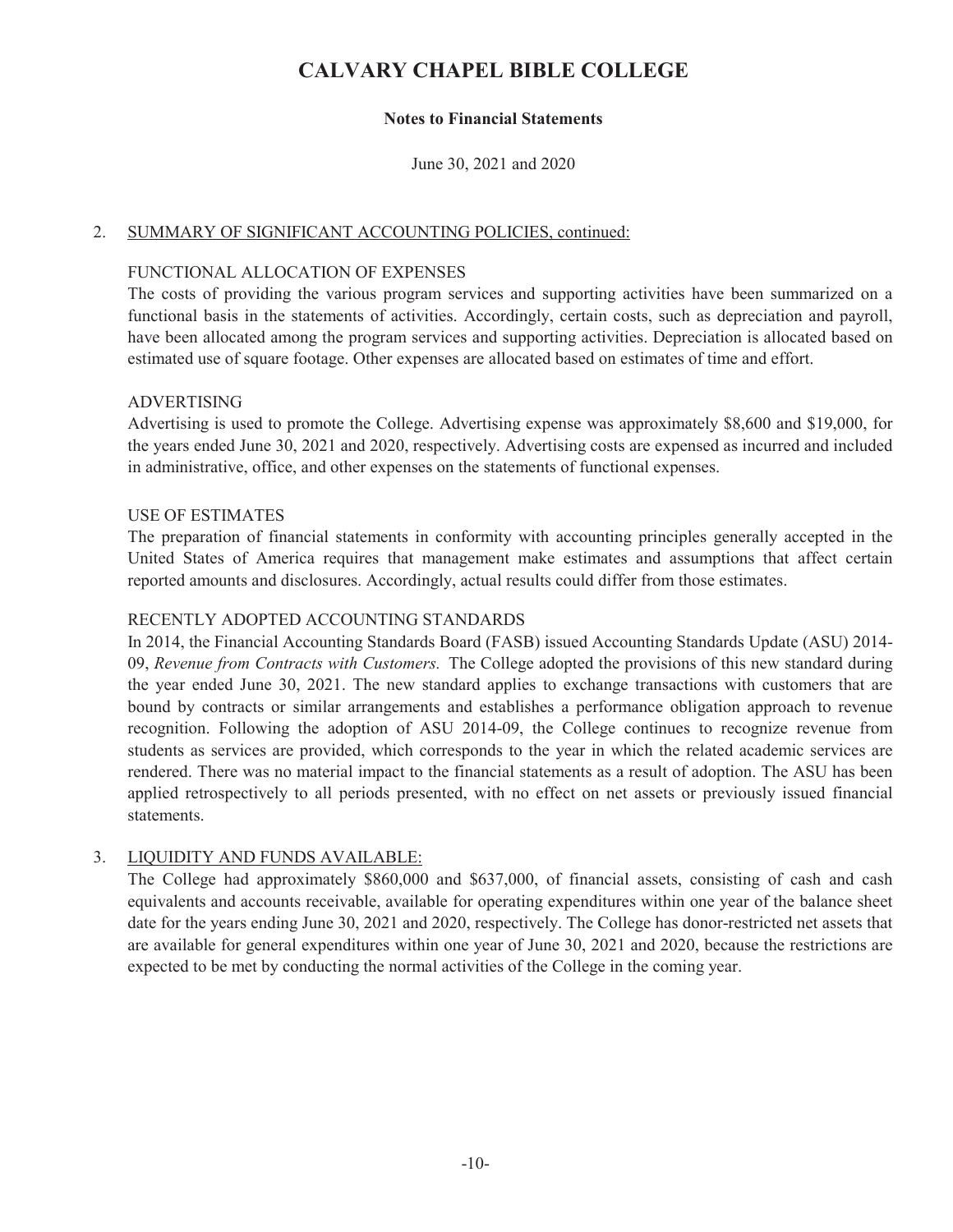#### **Notes to Financial Statements**

June 30, 2021 and 2020

#### 4. PROPERTY AND EQUIPMENT:

Property and equipment consists of:

|                               | June 30, |         |   |         |  |  |
|-------------------------------|----------|---------|---|---------|--|--|
| Furniture and equipment       | 2021     |         |   | 2020    |  |  |
|                               | \$       | 646,987 | S | 747,532 |  |  |
| Library books                 |          | 47,754  |   | 47,754  |  |  |
|                               |          | 694,741 |   | 795,286 |  |  |
| Less accumulated depreciation |          | 529,783 |   | 575,163 |  |  |
|                               |          |         |   |         |  |  |
|                               | S        | 164,958 |   | 220,123 |  |  |

#### 5. NET ASSETS:

Net assets with donor restrictions consist of funds designated for student scholarships which as of June 30, 2021 and 2020, totaled approximately \$16,000 and \$105,000, respectively.

#### 6. PENSION PLAN:

The College participates in the retirement plan of the Church which is a defined contribution plan covering all employees who have met certain service requirements. Employees may contribute pretax earnings up to the maximum amounts allowable by law under the plan. There are currently no employer contributions to the plan.

#### 7. COMMITMENTS:

The College has operating lease commitments for office equipment. The lease agreements mature between February and July 2024. Total lease expense was approximately \$13,000 for each of the years ended June 30, 2021 and 2020. As of June 30, 2021, the remaining balances of future lease commitments are as follows:

| Year ending June 30: |               |        |
|----------------------|---------------|--------|
| 2022                 | $\mathcal{S}$ | 13,280 |
| 2023                 |               | 13,280 |
| 2024                 |               | 12,437 |
| 2025                 |               | 897    |
|                      |               |        |
|                      | S             | 39,894 |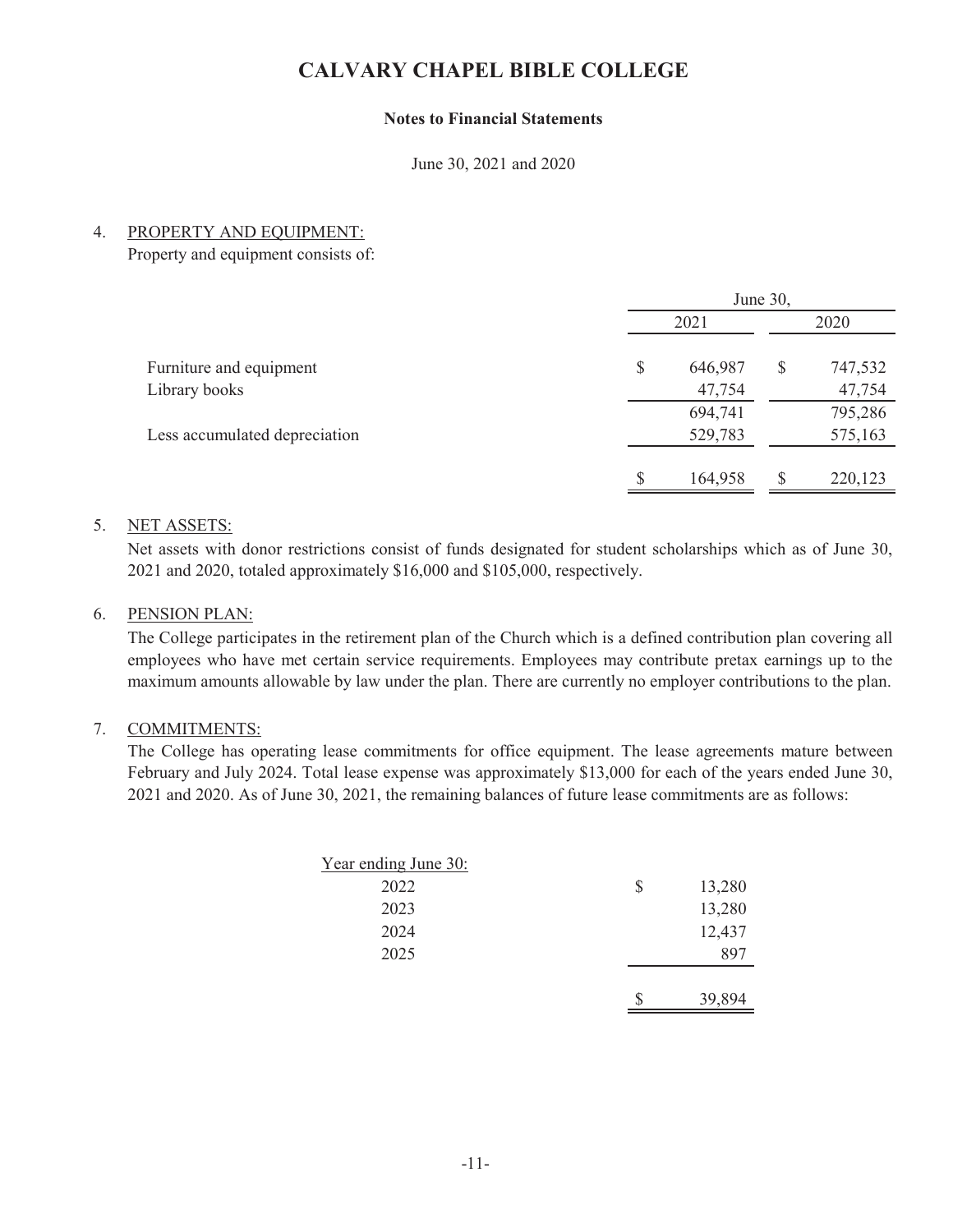#### **Notes to Financial Statements**

June 30, 2021 and 2020

#### 8. RELATED PARTY TRANSACTIONS:

The College is located on the 47 acre campus of Murrieta Hot Springs Conference Center (MHS), which is also owned and operated by the Church. Accordingly, the College and MHS have shared costs and therefore have entered into a monthly agreement whereby MHS provides service to students and staff for a fee. For the years ended June 30, 2021 and 2020, the College paid MHS for student services approximately \$328,000 and \$275,000, respectively.

In March 2021, the Church sold the MHS campus. Due to this transaction the College has received approval from the city of Twin Peaks, CA, to again operate out of the Twin Peaks Christian Conference Center grounds, which is also owned and operated by the Church, beginning in fiscal year 2023. A formal rental agreement as of the date of this report is still in the negotiating stage. The College will pay an annual amount of \$10 for rent, and they will also be responsible for operating expenses which will be shared with Lake Arrowhead Christian School, who is also operating out of the property. The split of shared expenses has yet to be determined.

#### 9. RISKS AND UNCERTAINTIES:

The College's operations have been and may continue to be affected by the recent and ongoing outbreak of the coronavirus disease 2019 (COVID-19) which was declared a pandemic by the World Health Organization in March 2020. The ultimate disruption which may be caused by the outbreak is uncertain; however, it may result in a material adverse impact on the College's financial position, operations and cash flows. Possible effects may include, but are not limited to, disruption to the College's donor population and revenue, absenteeism in the College's workforce, and a decline in value of assets held by the College, including inventories, and property and equipment. The financial impact cannot be estimated at this time.

The College's operations will likely be affected by the change in location that will occur preceding the fall semester of 2022. To address this, the College has put the following processes in place: ongoing communications and Q&A sessions with current and continuing students, planning to take the whole student body for a field trip in Spring 2022 to experience the Twin Peaks campus, planning to send out mailers to alumni/potential students, adding a Twin Peaks campus information page to the website, and social media communications with their online network. The confirmation of Twin Peaks as the future campus has received positive responses from students, parents and alumni who have expressed how much they enjoyed attending the college when it operated its main campus there, from 1975-1995. The College has plans for a strong media push to tell the story of the College returning to its original home campus, to aid in mobilizing alumni and church leaders to share an invitation for prospective new students to apply for Fall 2022 in Twin Peaks. While there is some uncertainty regarding retention and new student recruitment due to the move to the smaller campus, the College's recruitment experience in 2018 showed that a late recruitment push in the spring using various media channels can be very effective in generating an abundance of applications for the fall semester.